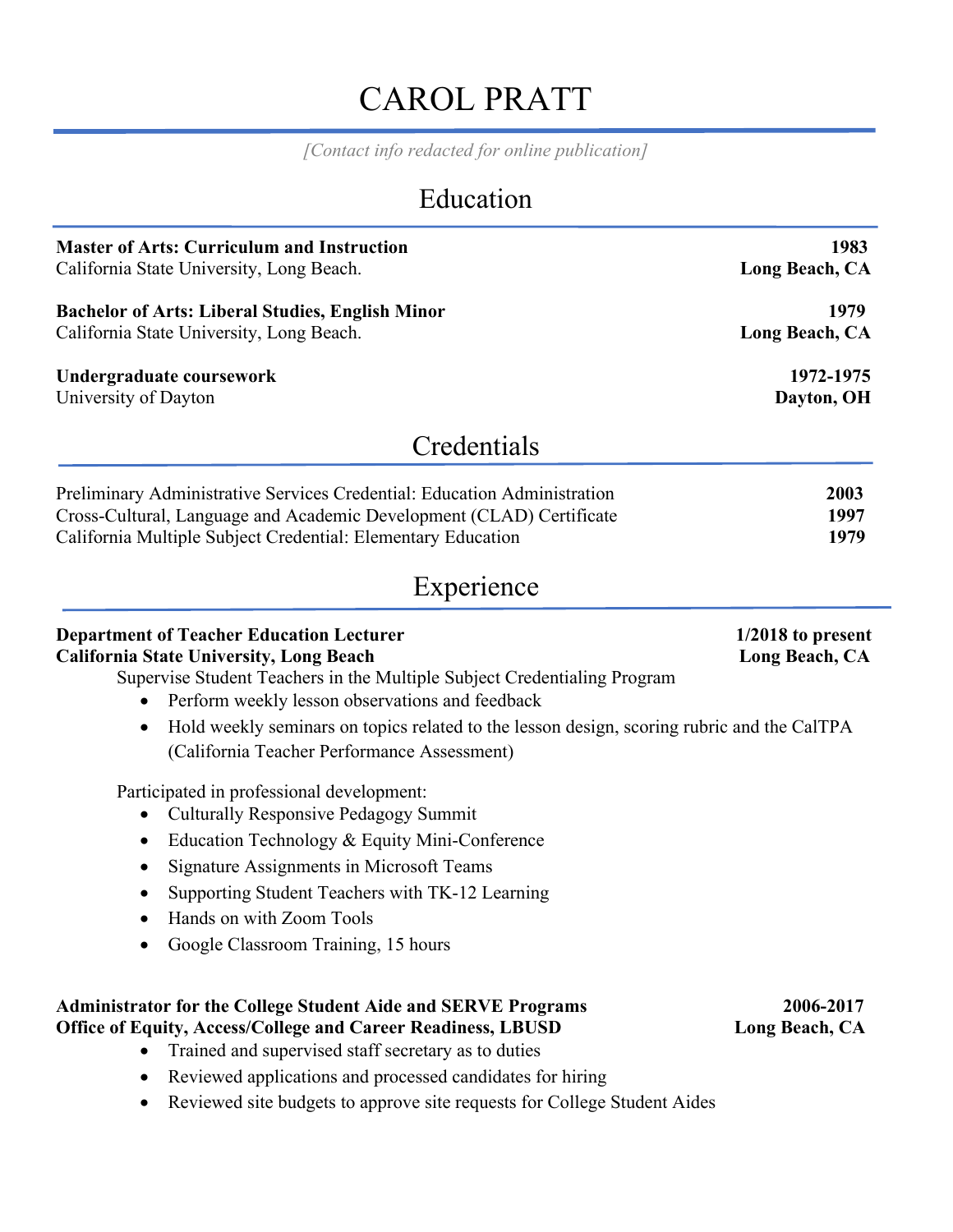- Performed trainings for College Students Aides on District policies such as Sexual Harassment, Use of Technology, Bullying, and Code of Conduct
- Provided grade level specific staff development on literacy and math strategies, active participation, and small group instructional strategies
- Created SERVE application with Human Resource Services and the University credentialing staff
- Screened SERVE student applicants to ensure they have met the qualifications
- Placed college students in LBUSD classrooms
- Provided coaching support to college students as they perform fieldwork

### **Program Coordinator for Expanded Learning/After School Programs**

- Oversaw 3 school sites' after-school program to ensure compliance with State guidelines for a highquality program consisting of a balance of academic enrichment and assistance as well as physical and emotional activities that are fundamental to youth development
- Provided professional development for Site Directors and staff on active participation and lesson design
- Performed yearly evaluations on Site Directors

### **Administrator in charge of Title 1 Compliance**

- Oversaw details of Federal Title 1 audit of 8 schools and 10 district departments: preparation of documents, hosted auditors for 2 weeks, and supported schools and offices on resolutions of findings
- Organized the Title 1 program at 80 schools: trained and coached administrators, teachers and parents on issues related to adherence to the Title 1 law; provided School Site Council trainings; worked with District Community Advisory Committee and the District English Learners Advisory Committee parent groups

### **Lead Administrator for K-5 Summer School**

- Organized all details of summer program: bussing, student meals, selection of sites, ordering of materials
- In collaboration with a team of district experts, wrote K-5 Language Arts Curriculum for summer school focusing on the needs of below grade level students and English Learners
- Trained principals and teachers on organization and curriculum for summer school

### **Curriculum Developer for K-5 Intervention Programs**

• Took district purchased Language Arts curriculum materials and developed grade level specific supplemental lessons focusing on comprehension strategies and scaffolding strategies for English Learners by oral language production levels to be used during after school tutoring

### **Staff Developer and Academic Coach 1996-2006**

**The Center for Academic Coaches, LBUSD Long Beach, CA**

- Supervised 10 academic coaches, observed their coaching and provided feedback, held weekly meetings, and provided professional development
- Performed district training for Principals at Elementary and Middle Schools on effective comprehension strategies for under-served student populations